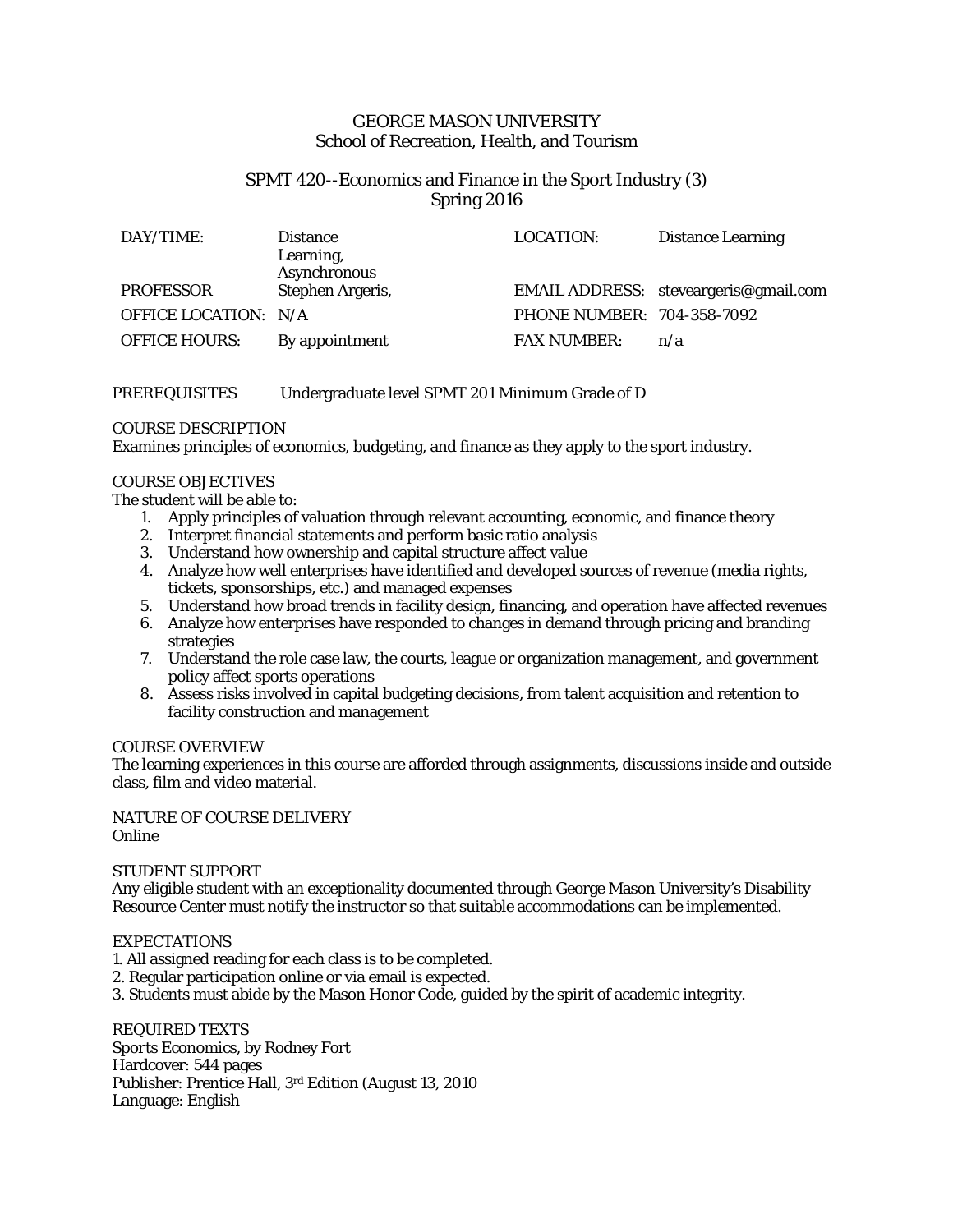ISBN-10: 013606602X ISBN-13: 978-0136066026

Available at George Mason bookstore and:

[http://www.amazon.com/Sports-Economics-3rd-Rodney-Fort/dp/013606602X/ref=asap\\_bc?ie=UTF8](http://www.amazon.com/Sports-Economics-3rd-Rodney-Fort/dp/013606602X/ref=asap_bc?ie=UTF8)

This book retails for \$220.92 new. It is available at a significant discount used (e.g., \$33.90). It is highly unlikely that even the most heavily used copies would be unsuitable for your use. Please shop accordingly. **Make certain if you buy a book you buy the third edition**. This is critical; you will NOT be able to use prior editions.

Other readings as assigned via email.

### ASSESSMENT

You have two options (described in detail below) for your assessment in the course.

#### **Option A:**

| Problem sets   | 50% |
|----------------|-----|
| Take home exam | 50% |

#### **Option B:**

Take home exam 100%

The class will be conducted entirely online. The expectation is that you will have read all 13 chapters in our textbook over the course of the semester (there are 14 weeks in the semester, not including Spring Break, so the suggested pacing is relatively straightforward at one chapter per week).

### **Problem Sets:**

Following each chapter, there are three sets of questions: review, thought, and advanced. The review questions are relatively straightforward references back to the chapter and are useful for your own learning.

The other two problems sets are more difficult, with the advanced questions requiring a deeper level of analysis and a more fulsome response. There are 15 thought problems and 10 advanced problems per chapter.

Half of your grade (if you choose Option A above) requires the completion of problem sets (one "set" is answering all of the questions in that problem list for a given chapter).

The course offers you the option of completing eight sets of thought problems, with answers of 100-250 words each, or four sets of advanced problems, requiring a deeper analysis and answers of 500 words each. (You can mix and match---think of it this way---each set of advanced problems counts the same as two thought problem sets.)

### **INSTRUCTIONS FOR SUBMISSION ON PROBLEM SETS (not following these precisely will result in a lower grade):**

For sets from chapters 1-7, all problem sets are due Friday, March 4th at noon. For sets from chapters 8-13, all problem sets are due Monday, May 2nd at noon.

Please combine all of your problem sets into one email submission for each half of the semester on or slightly before the due date. Email them to my email address with the subject line SPMT 420 [LASTNAME]; e.g., SPMT 420 Smith.

I expect a separate word or pdf file for each set, labeled clearly "SPMT 420 [LASTNAME] Chpt [Chapter #] [Problem Type]"; e.g., SPMT 420 Smith Chpt 2 Thought.docx.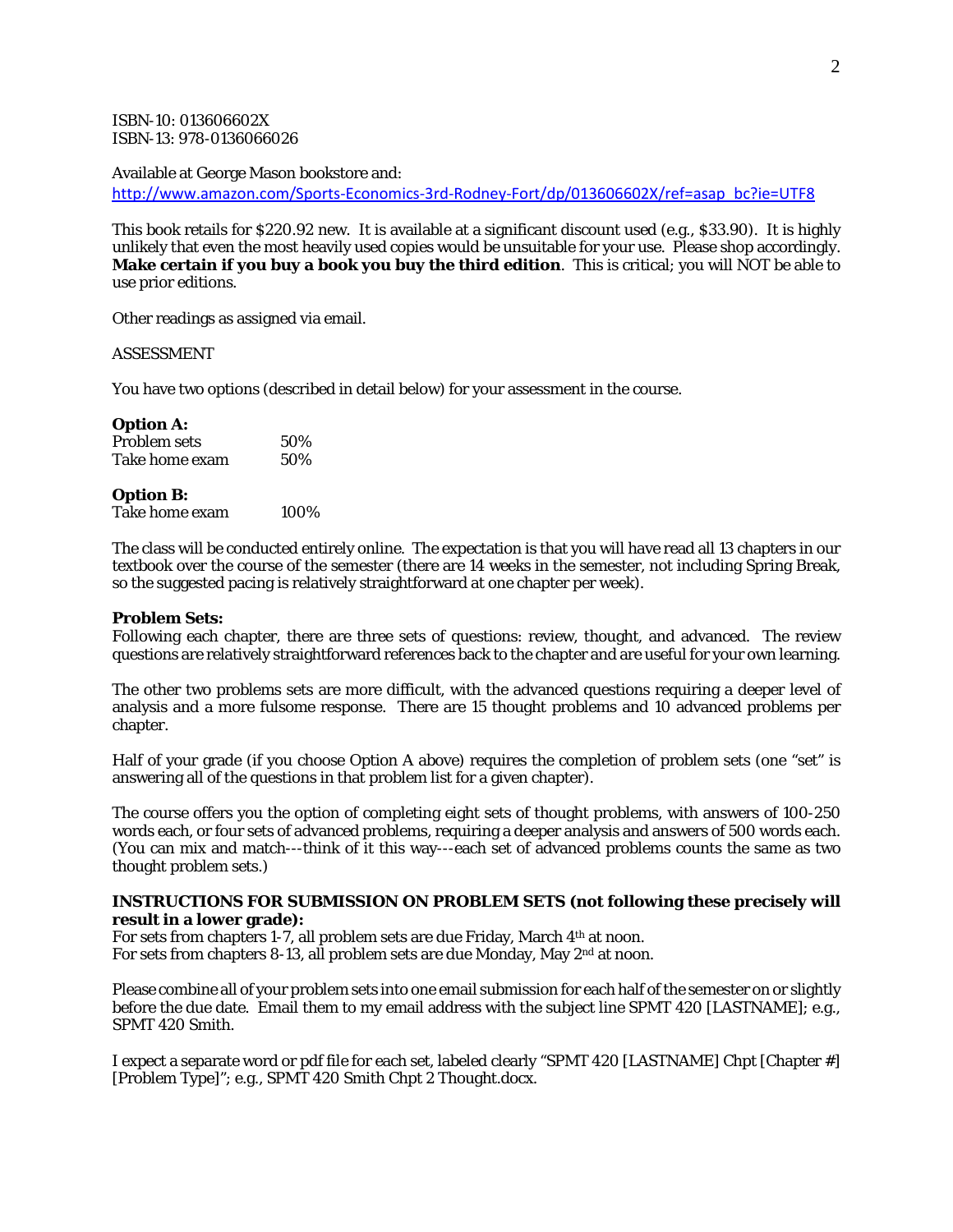### **Final Exam:**

The final exam will have eight essay questions requiring thoughtful analysis of 500 words length. If you have chosen Option A above, you must answer four of the questions. If you have chosen Option B above, you must answer all eight questions.

The exam will be distributed in mid-April and is due at the end of the exam period. I expect one word or pdf file for your final exam, labeled clearly "SPMT 420 [LASTNAME] Final Exam"; e.g. SPMT 420 Smith Final Exam.docx.

## **CLASS PARTICIPATION:**

We will interact as a class in two ways: conference calls and message board posts.

I will open a message board on the class's Blackboard site, and will periodically post articles and questions and encourage you to do the same.

Approximately once per month, I will schedule a conference call (giving at least one week notice) via email. During the conference call, I'm happy to answer any and all questions about the course materials---specific questions about problem set issues should be emailed at least 48 hours in advance to allow me to best prepare my answers.

Active participation in these mechanisms will not count towards your grade, but demonstrably will prepare you for the final. The vast majority of the specific topics on the final exam will be covered in detail in one or both.

### COURSE SCHEDULE

| January 19:        | Class begins; Blackboard site opens up |
|--------------------|----------------------------------------|
| March 4:           | First set of problem set answers due   |
| April 15 (approx.) | Final exam distributed                 |
| May 2:             | Second set of problem set answers due  |
| May $11$ :         | Final exams due                        |
|                    |                                        |